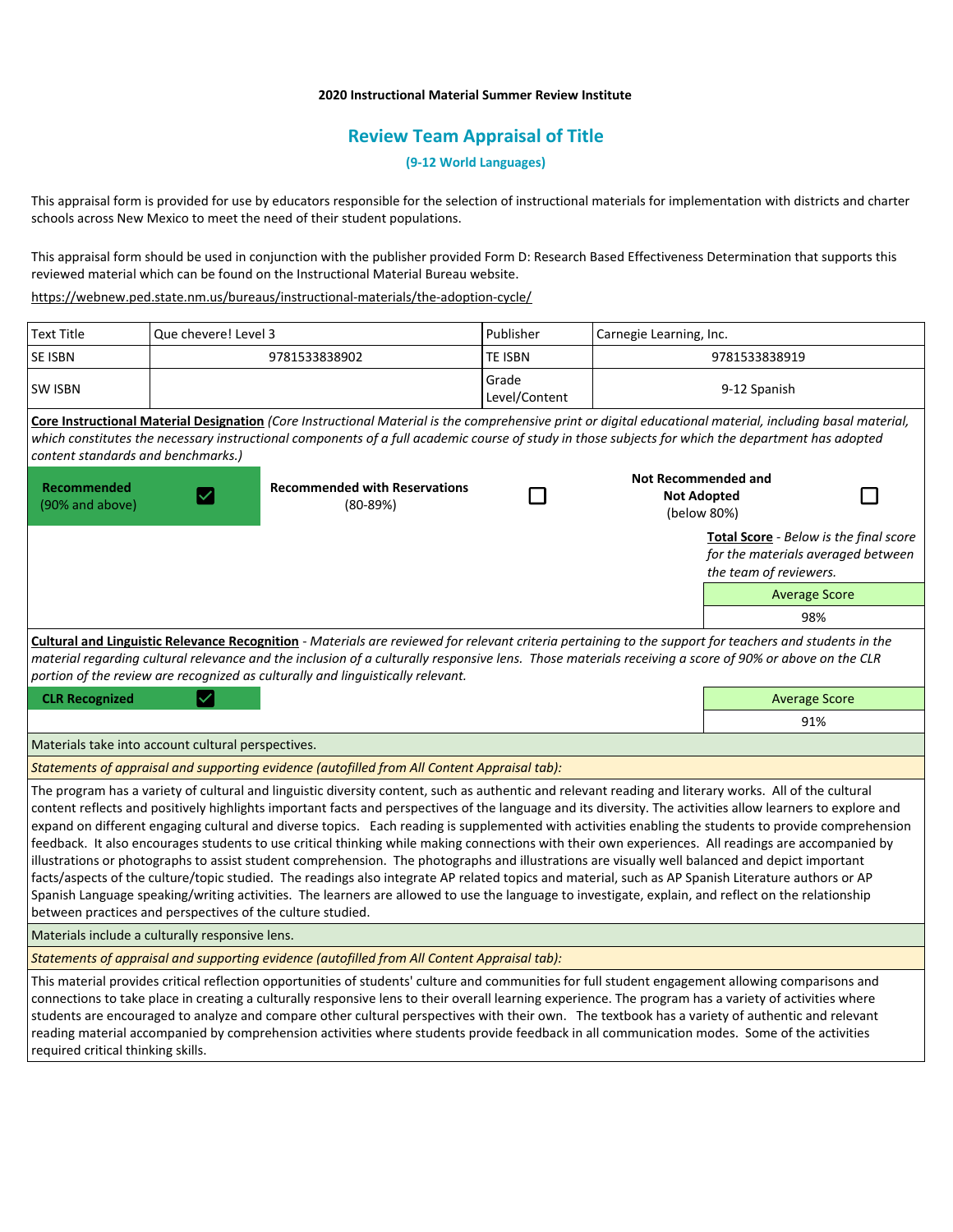**Standards Review** *- Materials are reviewed for alignment with the state adopted content standards, benchmarks and performance standards.*

Average Score

100%

Materials align with grade level standards overall.

*Statements of appraisal and supporting evidence:* 

Materials align with grade-level standards; it is the number 3 of a series of textbooks intended for the secondary level. The program aligns with the NM adopted standards for World Languages; while focusing the five C's: communication, cultures, connections, comparisons, and communities. The program also offers material and activities to engaged students in AP Language and Literature practices.

Materials align with communication standards.

*Statements of appraisal and supporting evidence:* 

The program offers a variety of formative and summative activities allowing the students to practice, reinforce, and expand the targeted language. The activities also encourage the students to compare and connect with other cultural perspectives and their own while interacting with their classmates and other community members. The activities can be modified for learner's styles and needs; for example, students can work individually or cooperatively. Learners are encouraged to research, analyze, and do presentational activities.

Materials align with cultures standards.

*Statements of appraisal and supporting evidence:* 

The program offers a variety of reading material pertaining to diverse cultural perspectives and practices. The students are encouraged to use the language to investigate, explain, and reflect on different perspectives of the Spanish language and their own. The cultural material presented in the textbook highlights important facts of the culture represented, which can be engaging to students. The readings are authentic and relevant, portraying articles and important literary works from renamed writers.

Materials align with connections standards.

*Statements of appraisal and supporting evidence:* 

The program provides material allowing the learners to build, reinforce, and expand their knowledge of other disciplines while using the language. The textbook has activities that will enable the students to analyze, make connections, and become part of their community; for example, students are encouraged to interview people of their community. Students also have the opportunity to reflect on the language and other disciplines; for example, how can the targeted language be used in their future careers. Students also are exposed to extra information about how the same language is used in different countries, such as "refranes" or "regional expressions." The textbook presents a broad scope of cultural information related to the targeted language. The material provided is authentic and relevant; it highlights important cultural aspects of the language in a positive manner.

Materials align with comparisons standards.

*Statements of appraisal and supporting evidence:* 

The curriculum offers learners a variety of activities to develop insight analysis into the target language and their own. Students are encouraged to compare their language with the Spanish language while making connections. Learners have the opportunity to explore and reflect on the benefits of learning a second language and their future careers. The activities provided in this material enable students to investigate, explain, and reflect on the concept of culture through comparisons of the cultures studied and their own.

Materials align with communities standards.

*Statements of appraisal and supporting evidence:* 

The textbook offers students activities to use the language within and beyond the classroom, engaging them to interact and collaborate in their community and the globalized world. For example, it encourages students to research in their community in order to make personal connections to the targeted language and the culture studied. The textbook allows students to reflect on their achievement and goals, through formative and summative activities within the textbook and the online resources.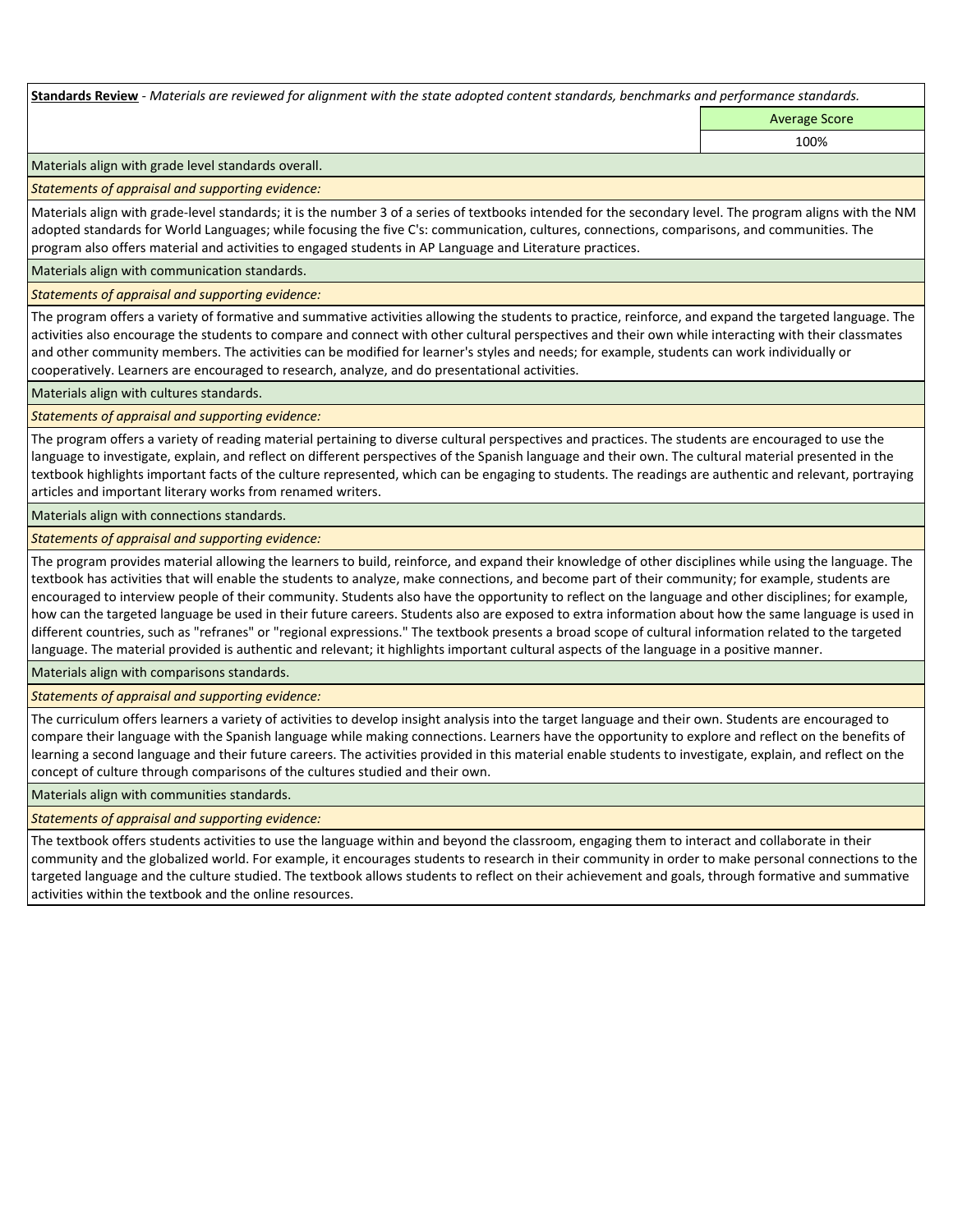**WL Content Review** *- Materials are reviewed for relevant criteria pertaining to the support for teachers and students in the specific content area reviewed.*

Average Score

96%

Materials provide a selection and range of high-quality texts worthy of students' time and attention, exhibiting exceptional craft and thought and/or providing useful information.

*Statements of appraisal and supporting evidence:* 

The textbook provides a wide selection of authentic and relevant reading material. The textbook offers activities related to the readings allowing the students to provide comprehension feedback about the content. There are assignments where students analyze texts while using critical thinking, for example, providing their own opinion about different cultures and perspectives. The material is varied and depicts other cultural aspects about the language in an engaging and level proper manner.

Questions in the materials are high-quality text-dependent and text-specific questions. The overwhelming majority of these questions are text-specific and draw student attention to the particulars in the text.

*Statements of appraisal and supporting evidence:* 

The material provides readings with high-interest topics highlighting the products, perspectives, and practices of the unit's regions(s) of focus. The textbook offers a variety of summative and formative assessments allowing the students to provide comprehension feedback related to the readings. In the student edition, the activities provided have instructions and examples for a better understanding of the tasks. The instructions for the students are all in Spanish. Most of the activities have pictures, charts, or illustrations to assist the students visually. In the teacher edition, there are many tools and tips for teaching differentiation strategies, as well as information to guide the use of supplemental resources.

Materials provide scaffolding and supports to enable students' learning of World Languages.

*Statements of appraisal and supporting evidence:* 

The program offers a steady pace of scaffolding with increasing complexity as the units progress. The material includes supplemental material with authentic audios and videos. Native speakers from among different Spanish-speaking countries perform the additional audio-visual resources, which allow learners to listen and familiarize themselves with the various intonations of the targeted language. Throughout the textbook, the concepts and topics are clearly stated, following the logical progression of the scope and sequence. The material has a wide range of visual aids, including charts, illustrations, and photographs supporting the students with better comprehension. In general, the learning content integrates grammar, conventions, and language standards instruction appropriate to the proficiency level. The scope and sequence of the book align with the program in general.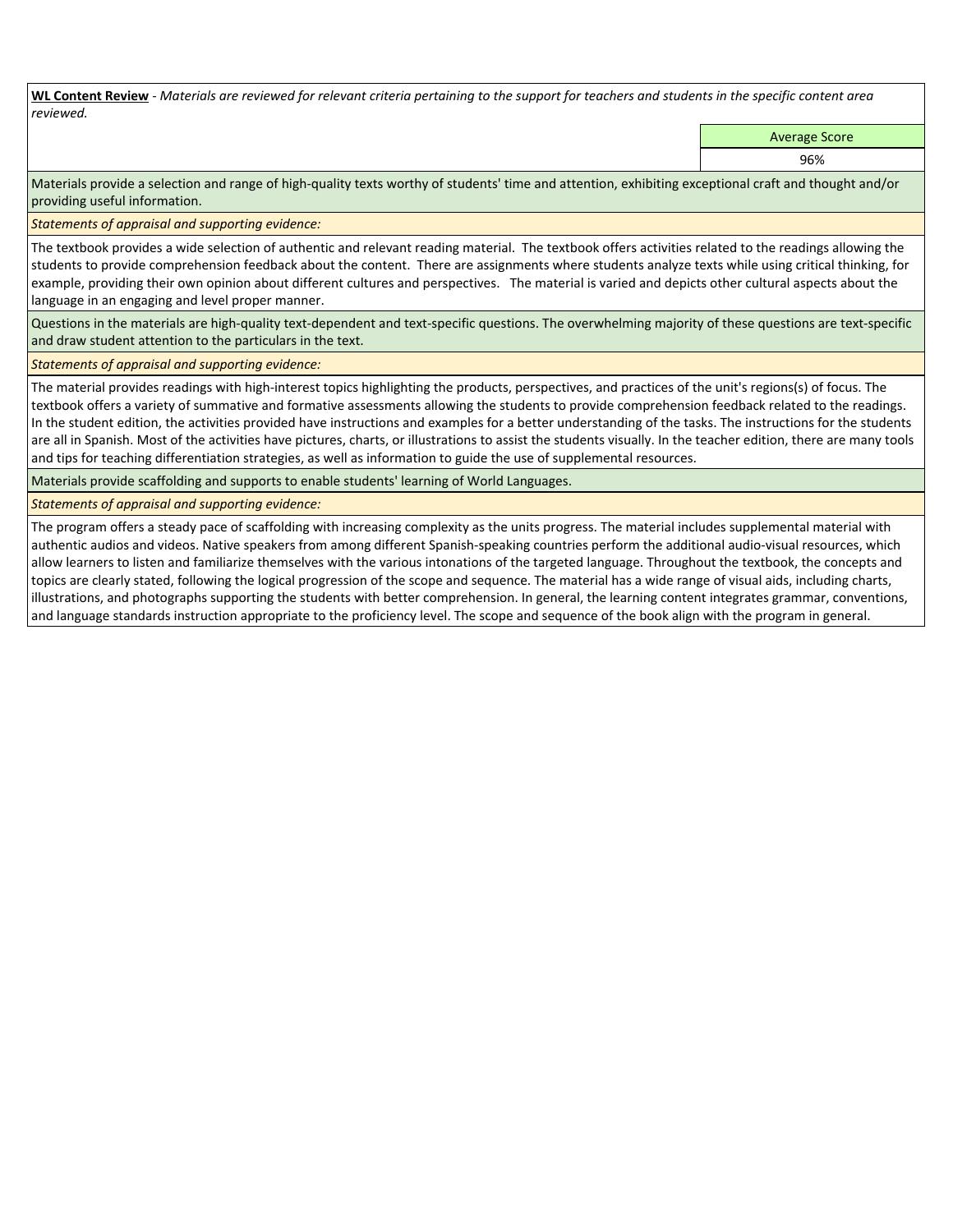**All Content Review** *- Materials are reviewed for relevant criteria pertaining to the support for teachers and students in the material regarding the progression of the standards, lesson structure, pacing, assessment, individual learners and cultural relevance.*

Average Score

95%

Materials are coherent and consistent with the high school standards that all students should study in order to be college and career ready.

*Statements of appraisal and supporting evidence:*

All components of the standards are addressed and when used as designed allow teachers to assist in college preparatory and career readiness. Students make meaningful connections throughout the units as implicit examples of connecting communities, activities, transdisciplinary assignments go into the building of a unique curriculum. Materials allow the customization of lessons and units in order for the most current analytical topics to be met at the full depth of the standards and comparison within student communities. Relevant real-life opportunities are adequate for grade level which are vital for beyond the classroom learning.

Materials are well designed and take into account effective lesson structure and pacing.

*Statements of appraisal and supporting evidence:*

The Teacher's Edition provides a coherent progression of learnings objectives. The program includes helpful information for experienced and new teachers about tips and additional information to support teaching differentiation and effective lesson planning. All reviewed activities are in accordance with the progression of the learning objectives. The activities' complexity increases as the units progress. The textbook offers a consistent layout, facilitating the familiarization of the textbook's structure.

Materials support teacher planning, learning, and understanding of the standards.

*Statements of appraisal and supporting evidence:*

The scope and sequence provided within the teacher's edition supports the building of proficiency within the levels. These materials support teachers in planning learning experiences for students that promote basic understanding, skill-building, comprehension and advancement of the proficiency of overall language acquisition, while ensuring students are exposed to multicultural experiences in global awareness, making meaningful connections. The efficiency of embedded technologies and resources are vital to the overall program which guides teachers in implementing and utilizing for an enhanced student learning experience. There are both formative and summative assessments available, however the assessments cannot be customized, but they can be administered to students online.

Materials offer teachers resources and tools to collect ongoing data about student progress on the standards.

*Statements of appraisal and supporting evidence:*

The program offers a variety of formative and summative activities. The activities are aligned with the learning standards. There are a variety of activities focusing on the three modes of communication. Supplemental assessments in the program's website include quizzes, pre-test practices, and unit exams. The activities in the program can be modified; the TE offers tips and suggestions for teaching differentiation. However, the program lacks rubrics for teachers and students.

Materials support effective use of technology to enhance student learning. Digital materials are accessible and available in multiple platforms.

*Statements of appraisal and supporting evidence:*

The program is supplemented with a virtual platform "passport." All virtual activities aim towards the learning content, and they are intended to enhance and expand the learner's experience. The program offers activities where students are encouraged to integrate technological resources to research and explore. There are also videos and audios, allowing the student to practice the language in all modes of communication.

Materials can be easily customized for individual learners.

*Statements of appraisal and supporting evidence:* 

The material offers multiple tasks allowing teachers to choose among activities based on the student's needs. There are useful tools such as "essential instruction," where the teachers are given suggestions and tips for teaching strategies and lesson planning. The material offers a variety of summative and formative assessments; however, it does not offer material for alternative assessments for English learners, culturally and linguistically diverse students, and special needs students. The program does not clearly provide rubrics for teachers and students.

Materials give all students extensive opportunities and support to explore key concepts.

*Statements of appraisal and supporting evidence:*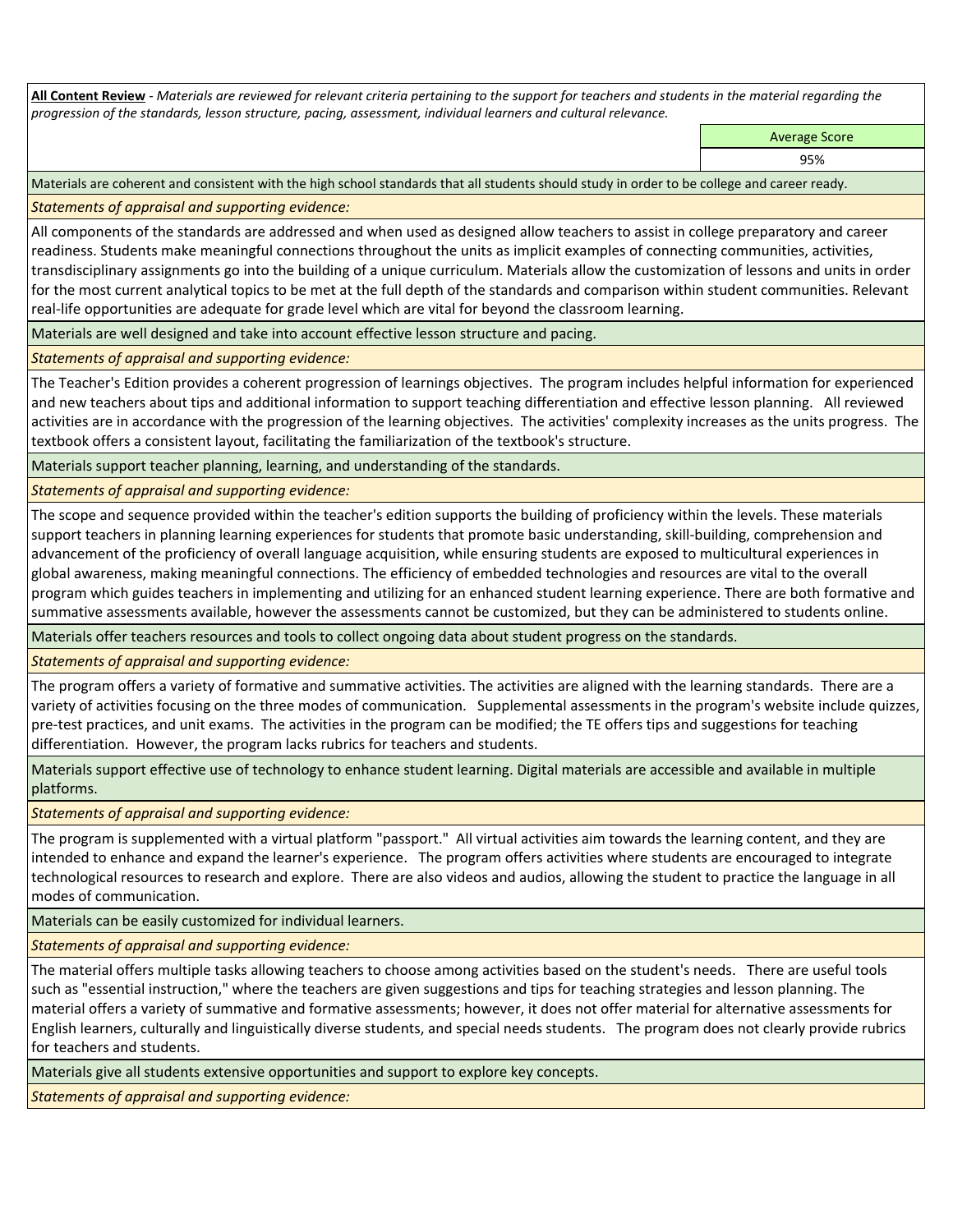The activities provided in the textbook allow students opportunities to explore, practice, and expand key concepts. There are a variety of formative and summative activities where teachers can implement teaching differentiation strategies for all learners. The activities allow the student to provide comprehension feedback while analyzing and using critical thinking. The Teacher's Editions provide tools and information for teachers to assist when lesson planning. The Teacher's Edition has annotated comments and supplemental information that can be useful when enhancing and expanding the targeted content. The Teacher's Edition textbook provides a variety of resources. The program offers activities where students are encouraged to engage their family/community members into learning activities; however the program does not provide material for parents/guardians about the program and suggestions for how they can help support students' progress and achievements.

Materials take into account cultural perspectives.

*Statements of appraisal and supporting evidence:*

The program has a variety of cultural and linguistic diversity content, such as authentic and relevant reading and literary works. All of the cultural content reflects and positively highlights important facts and perspectives of the language and its diversity. The activities allow learners to explore and expand on different engaging cultural and diverse topics. Each reading is supplemented with activities enabling the students to provide comprehension feedback. It also encourages students to use critical thinking while making connections with their own experiences. All readings are accompanied by illustrations or photographs to assist student comprehension. The photographs and illustrations are visually well balanced and depict important facts/aspects of the culture/topic studied. The readings also integrate AP related topics and material, such as AP Spanish Literature authors or AP Spanish Language speaking/writing activities. The learners are allowed to use the language to investigate, explain, and reflect on the relationship between practices and perspectives of the culture studied.

Materials include a culturally responsive lens.

*Statements of appraisal and supporting evidence:*

This material provides critical reflection opportunities of students' culture and communities for full student engagement allowing comparisons and connections to take place in creating a culturally responsive lens to their overall learning experience. The program has a variety of activities where students are encouraged to analyze and compare other cultural perspectives with their own. The textbook has a variety of authentic and relevant reading material accompanied by comprehension activities where students provide feedback in all communication modes. Some of the activities required critical thinking skills.